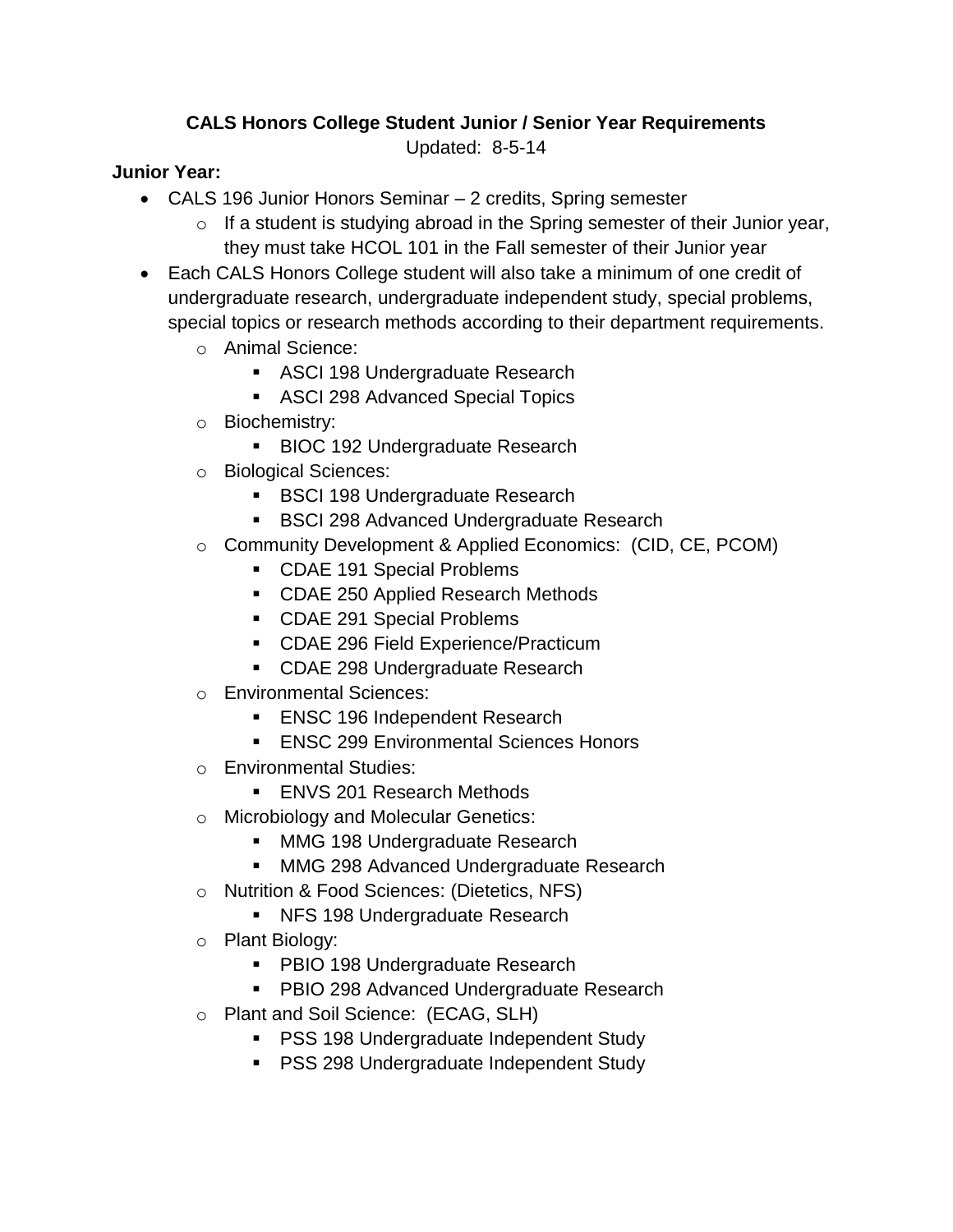## **Senior Year:**

- CALS Honors College Students will take a total of 6 credits of undergraduate research, undergraduate independent study, special problems, special topics or research methods according to their department requirements. Usually, three credits will be taken in the Fall semester, and 3 credits will be taken in the Spring semester
	- o Animal Science:
		- ASCI 197/198 Undergraduate Research
		- **ASCI 297/298 Advanced Special Topics**
	- o Biochemistry:
		- **BIOC 191/192 Undergraduate Research**
	- o Biological Sciences:
		- **BSCI 197/198 Undergraduate Research**
		- **BSCI 297/298 Advanced Undergraduate Research**
	- o Community Development & Applied Economics: (CID, CE, PCOM)
		- CDAE 191 Special Problems
		- CDAE 250 Applied Research Methods
		- CDAE 291 Special Problems
		- CDAE 296 Field Experience/Practicum
		- **CDAE 297/298 Undergraduate Research**
	- o Environmental Sciences:
		- ENSC 196 Independent Research
		- **ENSC 299 Environmental Sciences Honors**
	- o Environmental Studies:
		- ENVS 202 Research Methods
	- o Microbiology and Molecular Genetics:
		- **MMG 197/198 Undergraduate Research**
		- **MMG 297/298 Advanced Undergraduate Research**
	- o Nutrition & Food Sciences: (Dietetics, NFS)
		- **NFS 197/198 Undergraduate Research**
	- o Nutrition & Food Sciences (NFS/DPT):
		- **First year of professional courses for DPT**
		- RMS 220 Research I
	- o Plant Biology:
		- PBIO 197/198 Undergraduate Research
		- **PBIO 297/298 Advanced Undergraduate Research**
	- o Plant and Soil Science: (ECAG, SLH)
		- **PSS 197/198 Undergraduate Independent Study**
		- **PSS 297/298 Undergraduate Independent Study**